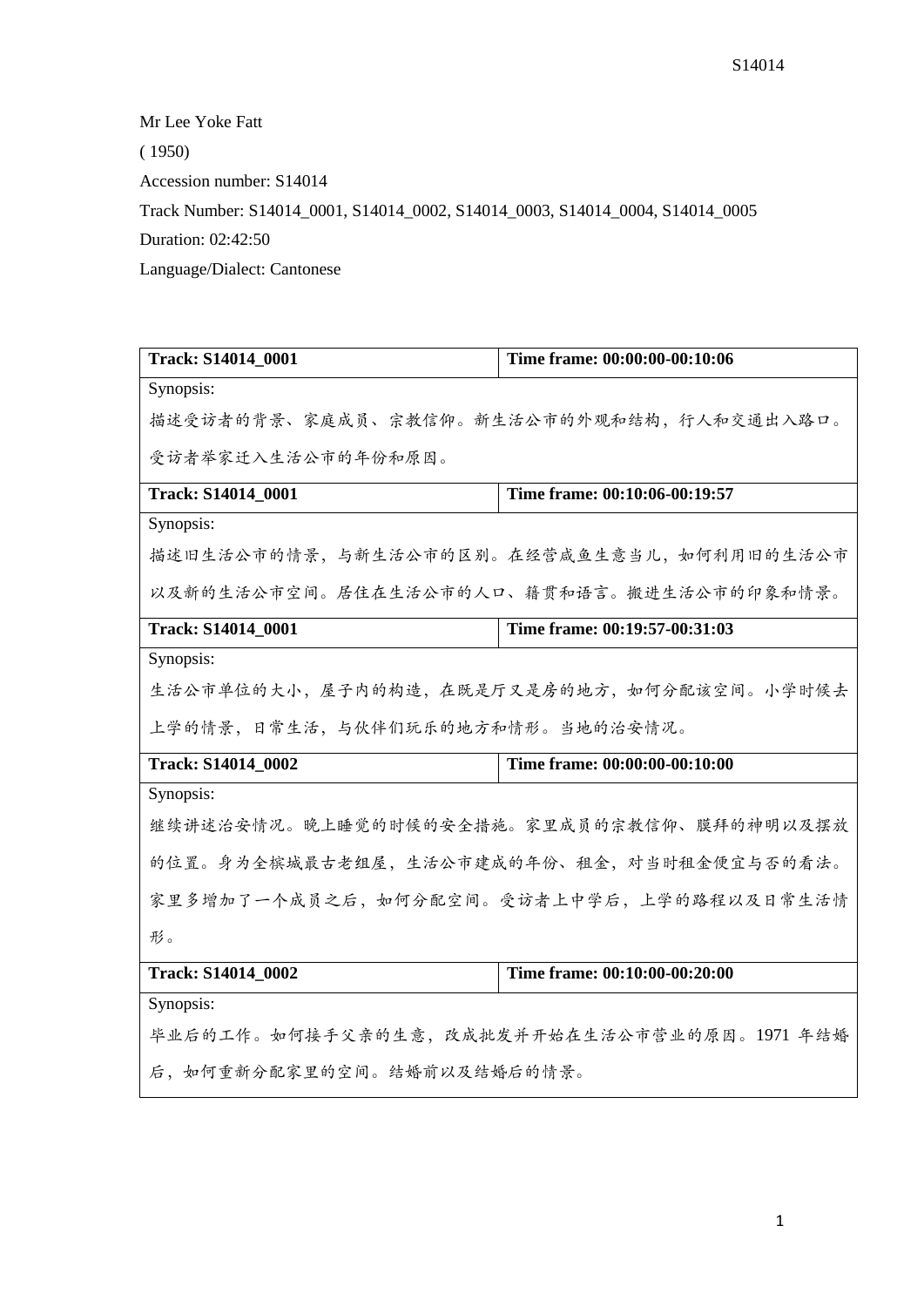| Track: S14014_0002                            | Time frame: 00:20:00-00:32:14                  |
|-----------------------------------------------|------------------------------------------------|
| Synopsis:                                     |                                                |
|                                               | 1971 年结婚后的情景,当时的日常生活。详细讲述经营成鱼生意的详情,包括如何对成鱼进    |
| 行加工处理,工作时所需空间、工具,工作期间的生活作息和工作后的消遣。            |                                                |
| Track: S14014_0003                            | Time frame: 00:00:00-00:10:00                  |
| Synopsis:                                     |                                                |
|                                               | 从 1959 年开始, 童年时期所见到的生活公市的景象。描述新年前夕, 吃团圆饭时与左邻右舍 |
| 互相分享美食的温馨画面。盂兰盛会期间在该区设立的简单神坛和膜拜的规模。           |                                                |
| Track: S14014_0003                            | Time frame: 00:10:00-00:20:00                  |
| Synopsis:                                     |                                                |
|                                               | 大选期间,生活公市热闹的情景。候选人当时如何在那里进行宣传活动。受访者母亲去世前患      |
| 病,以及母亲于1973年在家里去世时办丧礼的细节。                     |                                                |
| Track: S14014_0003                            | Time frame: 00:20:00-00:31:03                  |
| Synopsis:                                     |                                                |
| 继续描述受访者母亲去世后的情景。出殡当天,棺木从生活公市转到新街、义福街和汕头街。     |                                                |
|                                               | 接着谈及受访者父亲生前的生活点滴。受访者在 1980 年代购买了新的房子后,顾及父亲一人   |
|                                               | 居住在生活公市而迟迟没有迁出,直到父亲逝世为止。在受访者母亲去世后,如何调整两间房      |
| 子的空间利用。描述父亲折叠式的帆布床。                           |                                                |
| Track: S14014_0004                            | Time frame: 00:00:00-00:10:00                  |
| Synopsis:                                     |                                                |
| 继续叙述居住在拥挤的生活公市时,睡觉和吃饭空间的分配。受访者在 1980 年代搬家的方   |                                                |
| 式, 新添的物品和心情。搬到金联益街之后, 善加利用生活公市两个单位的空间, 把其中一间  |                                                |
| 改成冷冻室。1967年罢市,生活公市里的情形。1969年5月13日种族冲突,居民抢购粮食, |                                                |
| 使受访者一家生意倍增的情形。                                |                                                |
| Track: S14014_0004                            | Time frame: 00:10:00-00:20:00                  |
| Synopsis:                                     |                                                |
| 进一步讲述 1969 年种族冲突当天卖咸鱼的情形。解释为何生活公市是贫民区,甚至创下一个  |                                                |
| 单位住了 13 人的纪录。生活公市租金的起伏, 使原本是一盘散沙的居民们成立组屋居民协会  |                                                |
| 筹委会争取自己的权利。描述成立筹委会时开会的情况。                     |                                                |
|                                               |                                                |

2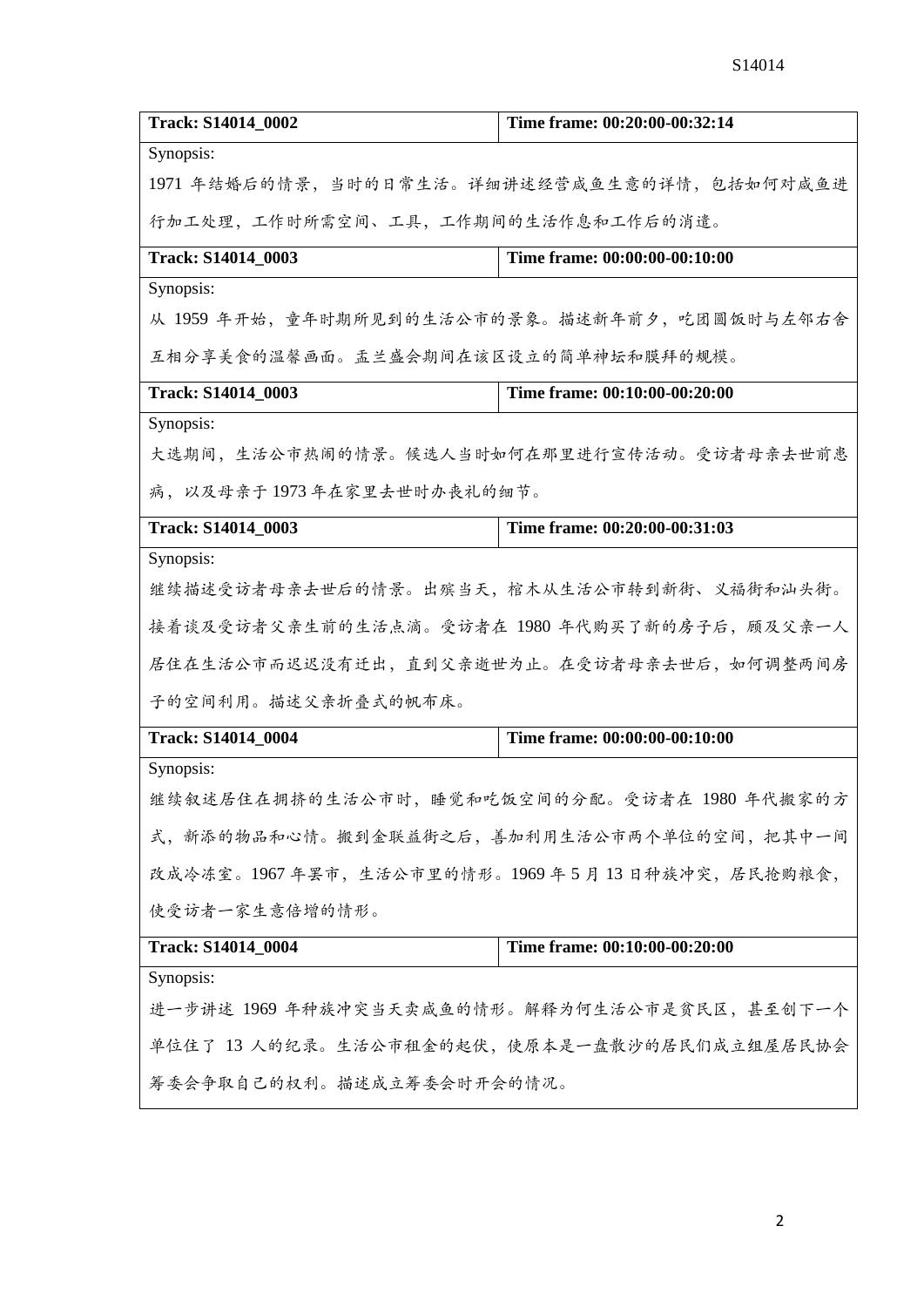| <b>Track: S14014 0004</b>                     | Time frame: 00:20:00-00:31:03              |
|-----------------------------------------------|--------------------------------------------|
| Synopsis:                                     |                                            |
|                                               | 继续讲述组屋居民协会筹委会开会的情况。在执政党的帮助下,成功注册"生活公市组屋居民  |
| 协会",更获得邻近组屋邀约帮忙,并成功解决屋租问题以及一些民生问题。            |                                            |
| Track: S14014 0005                            | Time frame: 00:00:00-00:10:03              |
| Synopsis:                                     |                                            |
|                                               | 继续讨论生活公市面对的主要民生问题,如:屋顶漏水、电线、水管。受访者在居民协会担任  |
|                                               | 的职务和扮演的角色,近 10年来居民协会的没落,居民的态度和委员的心境转变。居民协会 |
|                                               | 会所的成立经过和位置,当地居民对这片土地的感情,以及会所建成前期所举办的周年庆典活  |
| 动情景。                                          |                                            |
| <b>Track: S14014 0005</b>                     | Time frame: 00:10:03-00:20:00              |
| Synopsis:                                     |                                            |
| 举办居民协会周年庆典时的筹备工作和资金来源。生活公市屋租的涨幅和时间。该区如何在不     |                                            |
| 同的州议员的帮助下,向市政局反映屋租问题。讲述90年代州议员拿督林锦顺先生, 2008年  |                                            |
| 州议员黄伟益先生和2013年中选州议员郑来兴先生和当地居民的互动。             |                                            |
| Track: S14014_0005                            | Time frame: 00:20:00-00:37:27              |
| Synopsis:                                     |                                            |
| 解释水管问题在 2009 年浮现时,对当地居民的影响。该区居民如何向隔壁街的街坊"借水", |                                            |
| 直到 2010 年州政府拨款更换水管为止。描述现在的农历新年的情景与以前的差别, 包括受访 |                                            |
| 者庆祝新年的现况。90年代中元节的热闹情况,节日性质和现在的节日性质的转变。受访者     |                                            |
| 居住在生活公市的感想,生意或会青黄不接的情况。乔治市申请入遗成功,在身为生意人的受     |                                            |
| 访者眼中看到的改变, 对乔治市未来的期许。                         |                                            |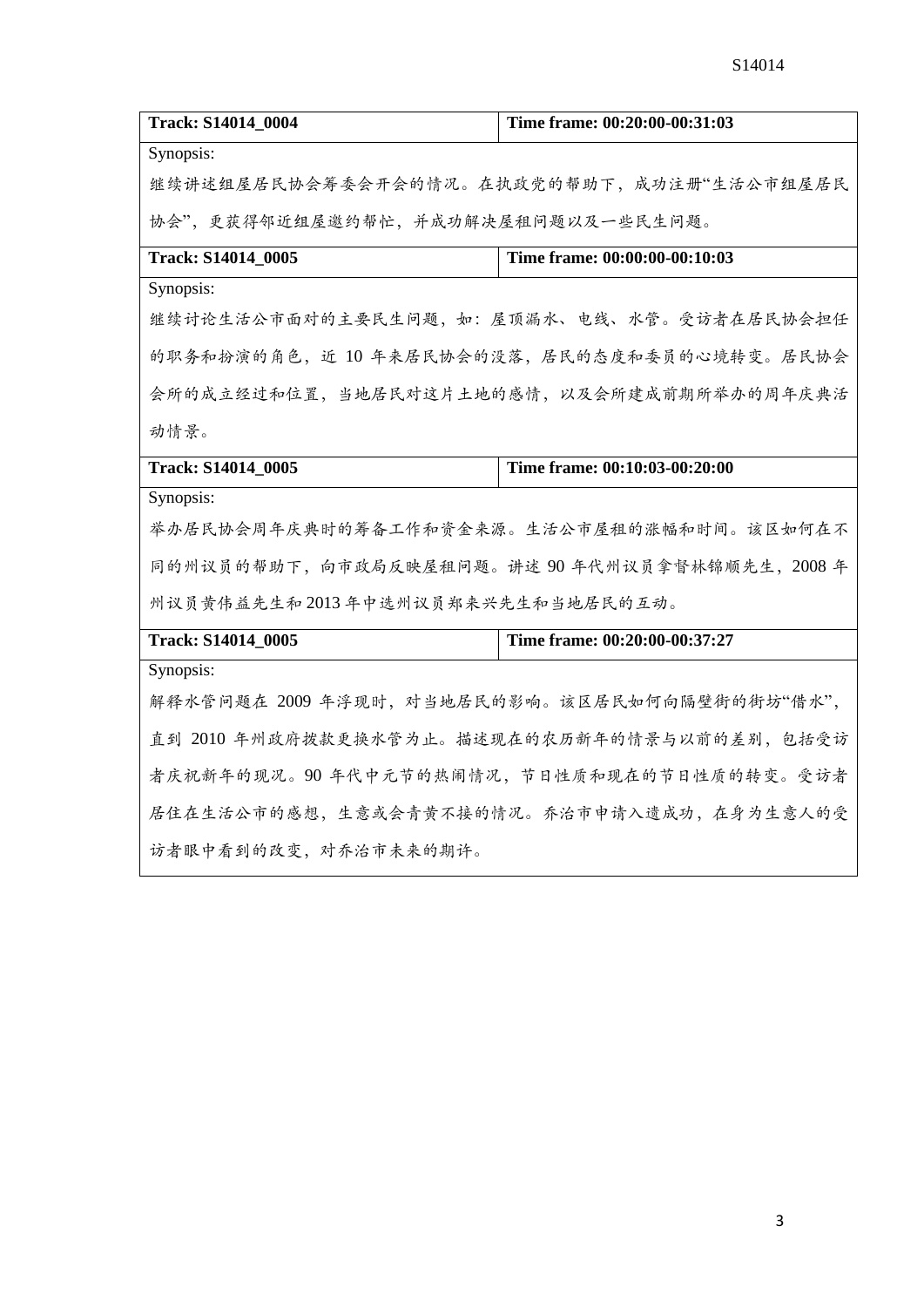Mr Lee Yoke Fatt ( 1950) Accession number: S14014 Track Number: S14014\_0001, S14014\_0002, S14014\_0003, S14014\_0004, S14014\_0005 Duration: 02:42:50 Language/Dialect: Cantonese

| Track: S14014_0001                                                                                         | Time frame: 00:00:00-00:10:06                                                                          |
|------------------------------------------------------------------------------------------------------------|--------------------------------------------------------------------------------------------------------|
| Synopsis:                                                                                                  |                                                                                                        |
|                                                                                                            | Personal and family background and religion of the interviewee. Features of People's Court and its     |
|                                                                                                            | main entrance for pedestrians and vehicles. Year and reason that the interviewee's family decided to   |
| move in.                                                                                                   |                                                                                                        |
| <b>Track: S14014 0001</b>                                                                                  | Time frame: 00:10:06-00:19:57                                                                          |
| Synopsis:                                                                                                  |                                                                                                        |
|                                                                                                            | Description of the scene at old People's Court, comparing it with the new one. How to use the space at |
|                                                                                                            | the old and new People's Court for business purposes. The population, places of origin and languages   |
| spoken in People's Court. Impressions and scenes at People's Court.                                        |                                                                                                        |
| Track: S14014_0001                                                                                         | Time frame: 00:19:57-00:31:03                                                                          |
| Synopsis:                                                                                                  |                                                                                                        |
| The size and inner structure of the apartment unit at People's Court. How to make use of the narrow        |                                                                                                        |
|                                                                                                            | space where the room and living room are one. Description of the scenes when going to school during    |
|                                                                                                            | primary school years and daily life then. Description on where and how to play with friends. Security  |
| of the neighbourhood.                                                                                      |                                                                                                        |
| Track: S14014_0002                                                                                         | Time frame: 00:00:00-00:10:00                                                                          |
| Synopsis:                                                                                                  |                                                                                                        |
| Continued with the security of the neighbourhood. The security measures taken during sleep time.           |                                                                                                        |
| Religion, deities worshipped and location of the altar. The year of completion and rental of the oldest    |                                                                                                        |
| flat in Penang, the People's Court. The interviewee's opinion regarding the rental rate. How did they      |                                                                                                        |
| make space for a new coming member in their family. Route taken to school during secondary school          |                                                                                                        |
| years and his daily life during that period.                                                               |                                                                                                        |
| <b>Track: S14014_0002</b>                                                                                  | <b>Time frame: 00:10:00-00:20:00</b>                                                                   |
| Synopsis:                                                                                                  |                                                                                                        |
| His job after graduation. How did he take over his father business, transform it into a wholesale business |                                                                                                        |
| and move his business over to People's Court. Space re-arrangement after he got married in 1971.           |                                                                                                        |
| Before and after getting married.                                                                          |                                                                                                        |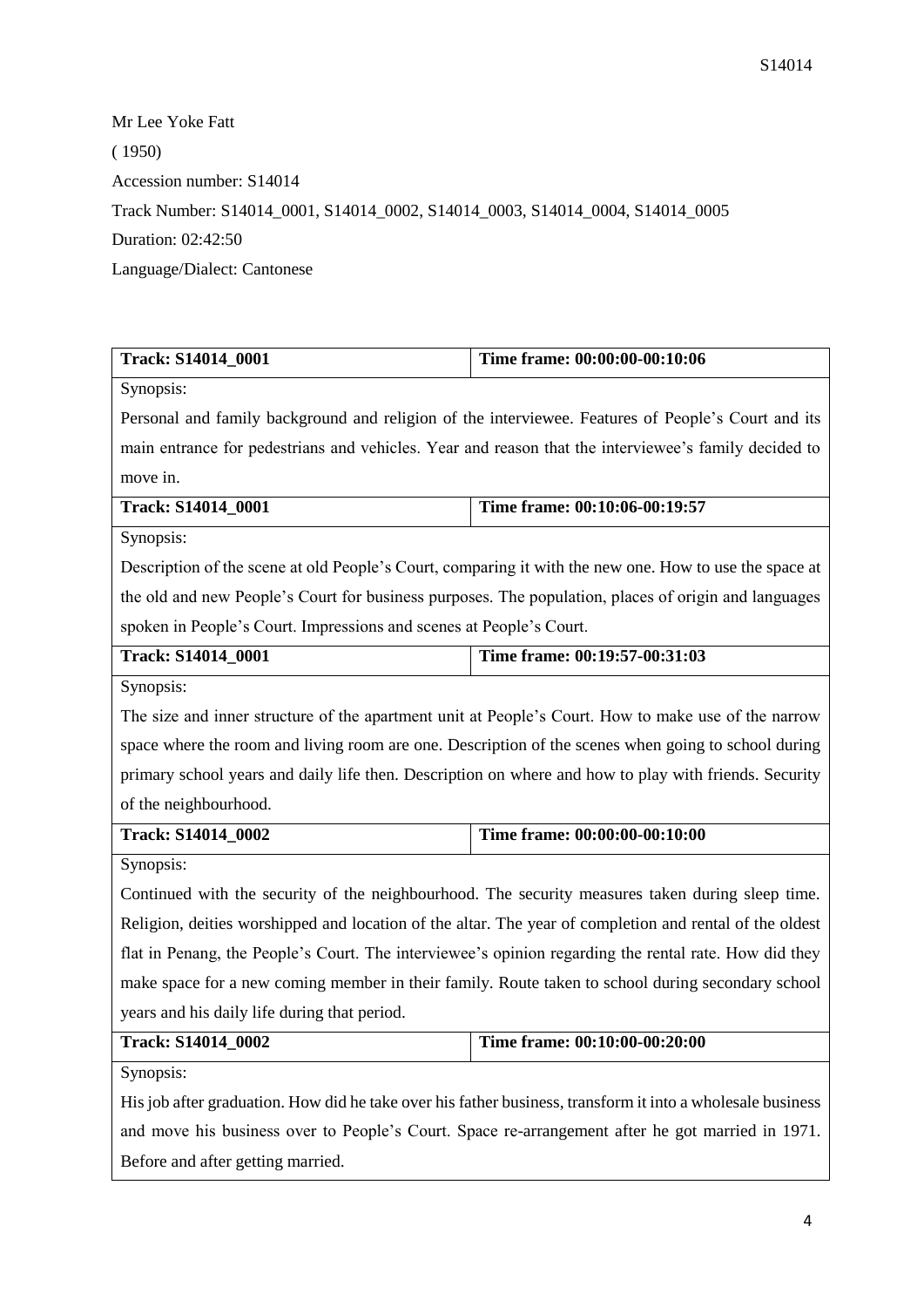| Synopsis:<br>Situation after getting married in 1971 and his daily routine. Described about the salted fish business in<br>details, including its processing, spaces needed, tools, and what he did during and after work.<br>Time frame: 00:00:00-00:10:00<br>Track: S14014_0003<br>Synopsis:<br>What he saw in People's Court beginning 1959. The warm scene of sharing food with neighbours during<br>Chinese New Year's eve. The simple stage and the worship performed during the Hungry Ghost<br>Festival.<br>Track: S14014_0003<br>Time frame: 00:10:00-00:20:00<br>Synopsis:<br>The lively scene in People's Court during general elections. How candidates promoted themselves. The<br>interviewee's ill mother and details of her funeral in 1973.<br>Time frame: 00:20:00-00:31:03<br>Track: S14014_0003<br>Synopsis:<br>Continued with description of the situation after his mother's passing. The hearse carrying his mother's<br>coffin passed through Lebuh Campbell, Jalan Pintal Tali and Lebuh Kimberly during the funeral<br>procession. Talked about his father's life. In order to keep his father company, he did not move out<br>from People's Court until his father passed away, although he had purchased a house in the 1980s. The<br>space arrangement following his mother's passing. Gave a clear picture of his father's foldable canvas<br>bed.<br>Track: S14014_0004<br>Time frame: 00:00:00-00:10:00<br>Synopsis:<br>Continued with the usage of limited space at People's Court for sleeping and eating. The interviewee's<br>house moving in the 1980s, his methods of moving, new items bought and his feelings. After his moving<br>from People's Court to Jalan Kim Bian Aik, he transformed one of his units into a cold storage.<br>Description on the situation in the People's Court during the 1967 Hartal. How his business doubled<br>when people rushed to buy food after the May 13 incident in 1969.<br>Time frame: 00:10:00-00:20:00<br>Track: S14014_0004<br>Synopsis:<br>Continued with his salted fish business during the racial riots in 1969. Explaining why People's Court<br>was a place for poor people, with the highest record of having 13 persons living in one unit. Increase of<br>rental had prompted the local residents to unite and form a resident association to fight for their rights.<br>The first committee meeting of the resident association was described. | Track: S14014_0002 | Time frame: 00:20:00-00:32:14 |
|--------------------------------------------------------------------------------------------------------------------------------------------------------------------------------------------------------------------------------------------------------------------------------------------------------------------------------------------------------------------------------------------------------------------------------------------------------------------------------------------------------------------------------------------------------------------------------------------------------------------------------------------------------------------------------------------------------------------------------------------------------------------------------------------------------------------------------------------------------------------------------------------------------------------------------------------------------------------------------------------------------------------------------------------------------------------------------------------------------------------------------------------------------------------------------------------------------------------------------------------------------------------------------------------------------------------------------------------------------------------------------------------------------------------------------------------------------------------------------------------------------------------------------------------------------------------------------------------------------------------------------------------------------------------------------------------------------------------------------------------------------------------------------------------------------------------------------------------------------------------------------------------------------------------------------------------------------------------------------------------------------------------------------------------------------------------------------------------------------------------------------------------------------------------------------------------------------------------------------------------------------------------------------------------------------------------------------------------------------------------------------------------------------------------------------------------|--------------------|-------------------------------|
|                                                                                                                                                                                                                                                                                                                                                                                                                                                                                                                                                                                                                                                                                                                                                                                                                                                                                                                                                                                                                                                                                                                                                                                                                                                                                                                                                                                                                                                                                                                                                                                                                                                                                                                                                                                                                                                                                                                                                                                                                                                                                                                                                                                                                                                                                                                                                                                                                                            |                    |                               |
|                                                                                                                                                                                                                                                                                                                                                                                                                                                                                                                                                                                                                                                                                                                                                                                                                                                                                                                                                                                                                                                                                                                                                                                                                                                                                                                                                                                                                                                                                                                                                                                                                                                                                                                                                                                                                                                                                                                                                                                                                                                                                                                                                                                                                                                                                                                                                                                                                                            |                    |                               |
|                                                                                                                                                                                                                                                                                                                                                                                                                                                                                                                                                                                                                                                                                                                                                                                                                                                                                                                                                                                                                                                                                                                                                                                                                                                                                                                                                                                                                                                                                                                                                                                                                                                                                                                                                                                                                                                                                                                                                                                                                                                                                                                                                                                                                                                                                                                                                                                                                                            |                    |                               |
|                                                                                                                                                                                                                                                                                                                                                                                                                                                                                                                                                                                                                                                                                                                                                                                                                                                                                                                                                                                                                                                                                                                                                                                                                                                                                                                                                                                                                                                                                                                                                                                                                                                                                                                                                                                                                                                                                                                                                                                                                                                                                                                                                                                                                                                                                                                                                                                                                                            |                    |                               |
|                                                                                                                                                                                                                                                                                                                                                                                                                                                                                                                                                                                                                                                                                                                                                                                                                                                                                                                                                                                                                                                                                                                                                                                                                                                                                                                                                                                                                                                                                                                                                                                                                                                                                                                                                                                                                                                                                                                                                                                                                                                                                                                                                                                                                                                                                                                                                                                                                                            |                    |                               |
|                                                                                                                                                                                                                                                                                                                                                                                                                                                                                                                                                                                                                                                                                                                                                                                                                                                                                                                                                                                                                                                                                                                                                                                                                                                                                                                                                                                                                                                                                                                                                                                                                                                                                                                                                                                                                                                                                                                                                                                                                                                                                                                                                                                                                                                                                                                                                                                                                                            |                    |                               |
|                                                                                                                                                                                                                                                                                                                                                                                                                                                                                                                                                                                                                                                                                                                                                                                                                                                                                                                                                                                                                                                                                                                                                                                                                                                                                                                                                                                                                                                                                                                                                                                                                                                                                                                                                                                                                                                                                                                                                                                                                                                                                                                                                                                                                                                                                                                                                                                                                                            |                    |                               |
|                                                                                                                                                                                                                                                                                                                                                                                                                                                                                                                                                                                                                                                                                                                                                                                                                                                                                                                                                                                                                                                                                                                                                                                                                                                                                                                                                                                                                                                                                                                                                                                                                                                                                                                                                                                                                                                                                                                                                                                                                                                                                                                                                                                                                                                                                                                                                                                                                                            |                    |                               |
|                                                                                                                                                                                                                                                                                                                                                                                                                                                                                                                                                                                                                                                                                                                                                                                                                                                                                                                                                                                                                                                                                                                                                                                                                                                                                                                                                                                                                                                                                                                                                                                                                                                                                                                                                                                                                                                                                                                                                                                                                                                                                                                                                                                                                                                                                                                                                                                                                                            |                    |                               |
|                                                                                                                                                                                                                                                                                                                                                                                                                                                                                                                                                                                                                                                                                                                                                                                                                                                                                                                                                                                                                                                                                                                                                                                                                                                                                                                                                                                                                                                                                                                                                                                                                                                                                                                                                                                                                                                                                                                                                                                                                                                                                                                                                                                                                                                                                                                                                                                                                                            |                    |                               |
|                                                                                                                                                                                                                                                                                                                                                                                                                                                                                                                                                                                                                                                                                                                                                                                                                                                                                                                                                                                                                                                                                                                                                                                                                                                                                                                                                                                                                                                                                                                                                                                                                                                                                                                                                                                                                                                                                                                                                                                                                                                                                                                                                                                                                                                                                                                                                                                                                                            |                    |                               |
|                                                                                                                                                                                                                                                                                                                                                                                                                                                                                                                                                                                                                                                                                                                                                                                                                                                                                                                                                                                                                                                                                                                                                                                                                                                                                                                                                                                                                                                                                                                                                                                                                                                                                                                                                                                                                                                                                                                                                                                                                                                                                                                                                                                                                                                                                                                                                                                                                                            |                    |                               |
|                                                                                                                                                                                                                                                                                                                                                                                                                                                                                                                                                                                                                                                                                                                                                                                                                                                                                                                                                                                                                                                                                                                                                                                                                                                                                                                                                                                                                                                                                                                                                                                                                                                                                                                                                                                                                                                                                                                                                                                                                                                                                                                                                                                                                                                                                                                                                                                                                                            |                    |                               |
|                                                                                                                                                                                                                                                                                                                                                                                                                                                                                                                                                                                                                                                                                                                                                                                                                                                                                                                                                                                                                                                                                                                                                                                                                                                                                                                                                                                                                                                                                                                                                                                                                                                                                                                                                                                                                                                                                                                                                                                                                                                                                                                                                                                                                                                                                                                                                                                                                                            |                    |                               |
|                                                                                                                                                                                                                                                                                                                                                                                                                                                                                                                                                                                                                                                                                                                                                                                                                                                                                                                                                                                                                                                                                                                                                                                                                                                                                                                                                                                                                                                                                                                                                                                                                                                                                                                                                                                                                                                                                                                                                                                                                                                                                                                                                                                                                                                                                                                                                                                                                                            |                    |                               |
|                                                                                                                                                                                                                                                                                                                                                                                                                                                                                                                                                                                                                                                                                                                                                                                                                                                                                                                                                                                                                                                                                                                                                                                                                                                                                                                                                                                                                                                                                                                                                                                                                                                                                                                                                                                                                                                                                                                                                                                                                                                                                                                                                                                                                                                                                                                                                                                                                                            |                    |                               |
|                                                                                                                                                                                                                                                                                                                                                                                                                                                                                                                                                                                                                                                                                                                                                                                                                                                                                                                                                                                                                                                                                                                                                                                                                                                                                                                                                                                                                                                                                                                                                                                                                                                                                                                                                                                                                                                                                                                                                                                                                                                                                                                                                                                                                                                                                                                                                                                                                                            |                    |                               |
|                                                                                                                                                                                                                                                                                                                                                                                                                                                                                                                                                                                                                                                                                                                                                                                                                                                                                                                                                                                                                                                                                                                                                                                                                                                                                                                                                                                                                                                                                                                                                                                                                                                                                                                                                                                                                                                                                                                                                                                                                                                                                                                                                                                                                                                                                                                                                                                                                                            |                    |                               |
|                                                                                                                                                                                                                                                                                                                                                                                                                                                                                                                                                                                                                                                                                                                                                                                                                                                                                                                                                                                                                                                                                                                                                                                                                                                                                                                                                                                                                                                                                                                                                                                                                                                                                                                                                                                                                                                                                                                                                                                                                                                                                                                                                                                                                                                                                                                                                                                                                                            |                    |                               |
|                                                                                                                                                                                                                                                                                                                                                                                                                                                                                                                                                                                                                                                                                                                                                                                                                                                                                                                                                                                                                                                                                                                                                                                                                                                                                                                                                                                                                                                                                                                                                                                                                                                                                                                                                                                                                                                                                                                                                                                                                                                                                                                                                                                                                                                                                                                                                                                                                                            |                    |                               |
|                                                                                                                                                                                                                                                                                                                                                                                                                                                                                                                                                                                                                                                                                                                                                                                                                                                                                                                                                                                                                                                                                                                                                                                                                                                                                                                                                                                                                                                                                                                                                                                                                                                                                                                                                                                                                                                                                                                                                                                                                                                                                                                                                                                                                                                                                                                                                                                                                                            |                    |                               |
|                                                                                                                                                                                                                                                                                                                                                                                                                                                                                                                                                                                                                                                                                                                                                                                                                                                                                                                                                                                                                                                                                                                                                                                                                                                                                                                                                                                                                                                                                                                                                                                                                                                                                                                                                                                                                                                                                                                                                                                                                                                                                                                                                                                                                                                                                                                                                                                                                                            |                    |                               |
|                                                                                                                                                                                                                                                                                                                                                                                                                                                                                                                                                                                                                                                                                                                                                                                                                                                                                                                                                                                                                                                                                                                                                                                                                                                                                                                                                                                                                                                                                                                                                                                                                                                                                                                                                                                                                                                                                                                                                                                                                                                                                                                                                                                                                                                                                                                                                                                                                                            |                    |                               |
|                                                                                                                                                                                                                                                                                                                                                                                                                                                                                                                                                                                                                                                                                                                                                                                                                                                                                                                                                                                                                                                                                                                                                                                                                                                                                                                                                                                                                                                                                                                                                                                                                                                                                                                                                                                                                                                                                                                                                                                                                                                                                                                                                                                                                                                                                                                                                                                                                                            |                    |                               |
|                                                                                                                                                                                                                                                                                                                                                                                                                                                                                                                                                                                                                                                                                                                                                                                                                                                                                                                                                                                                                                                                                                                                                                                                                                                                                                                                                                                                                                                                                                                                                                                                                                                                                                                                                                                                                                                                                                                                                                                                                                                                                                                                                                                                                                                                                                                                                                                                                                            |                    |                               |
|                                                                                                                                                                                                                                                                                                                                                                                                                                                                                                                                                                                                                                                                                                                                                                                                                                                                                                                                                                                                                                                                                                                                                                                                                                                                                                                                                                                                                                                                                                                                                                                                                                                                                                                                                                                                                                                                                                                                                                                                                                                                                                                                                                                                                                                                                                                                                                                                                                            |                    |                               |
|                                                                                                                                                                                                                                                                                                                                                                                                                                                                                                                                                                                                                                                                                                                                                                                                                                                                                                                                                                                                                                                                                                                                                                                                                                                                                                                                                                                                                                                                                                                                                                                                                                                                                                                                                                                                                                                                                                                                                                                                                                                                                                                                                                                                                                                                                                                                                                                                                                            |                    |                               |
|                                                                                                                                                                                                                                                                                                                                                                                                                                                                                                                                                                                                                                                                                                                                                                                                                                                                                                                                                                                                                                                                                                                                                                                                                                                                                                                                                                                                                                                                                                                                                                                                                                                                                                                                                                                                                                                                                                                                                                                                                                                                                                                                                                                                                                                                                                                                                                                                                                            |                    |                               |
|                                                                                                                                                                                                                                                                                                                                                                                                                                                                                                                                                                                                                                                                                                                                                                                                                                                                                                                                                                                                                                                                                                                                                                                                                                                                                                                                                                                                                                                                                                                                                                                                                                                                                                                                                                                                                                                                                                                                                                                                                                                                                                                                                                                                                                                                                                                                                                                                                                            |                    |                               |
|                                                                                                                                                                                                                                                                                                                                                                                                                                                                                                                                                                                                                                                                                                                                                                                                                                                                                                                                                                                                                                                                                                                                                                                                                                                                                                                                                                                                                                                                                                                                                                                                                                                                                                                                                                                                                                                                                                                                                                                                                                                                                                                                                                                                                                                                                                                                                                                                                                            |                    |                               |
|                                                                                                                                                                                                                                                                                                                                                                                                                                                                                                                                                                                                                                                                                                                                                                                                                                                                                                                                                                                                                                                                                                                                                                                                                                                                                                                                                                                                                                                                                                                                                                                                                                                                                                                                                                                                                                                                                                                                                                                                                                                                                                                                                                                                                                                                                                                                                                                                                                            |                    |                               |
|                                                                                                                                                                                                                                                                                                                                                                                                                                                                                                                                                                                                                                                                                                                                                                                                                                                                                                                                                                                                                                                                                                                                                                                                                                                                                                                                                                                                                                                                                                                                                                                                                                                                                                                                                                                                                                                                                                                                                                                                                                                                                                                                                                                                                                                                                                                                                                                                                                            |                    |                               |
|                                                                                                                                                                                                                                                                                                                                                                                                                                                                                                                                                                                                                                                                                                                                                                                                                                                                                                                                                                                                                                                                                                                                                                                                                                                                                                                                                                                                                                                                                                                                                                                                                                                                                                                                                                                                                                                                                                                                                                                                                                                                                                                                                                                                                                                                                                                                                                                                                                            |                    |                               |